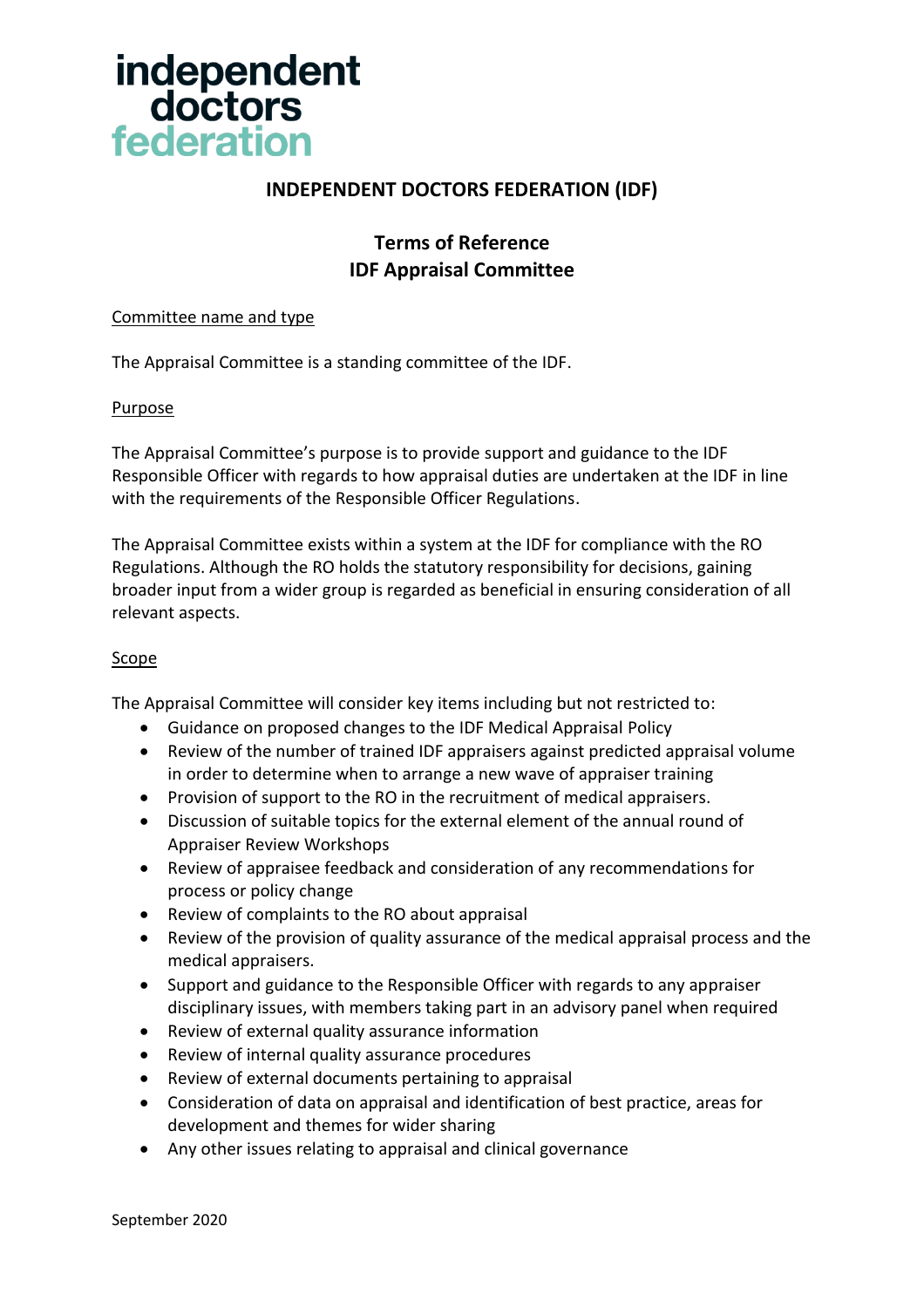# independent doctors federation

### **Authority**

The Appraisal Committee reports information to the Executive Board.

### Membership

The Appraisal Committee is chaired by the Responsible Officer. Other members of the Committee are identified by the Chair and agreed by the Executive Board.

Responsible Officer – Chair Revalidation Director who acts as Lead Appraiser Revalidation Manager Lay person (who also sits on the RO Advisory Group) Senior Appraisers (minimum of 5)

The Chair may invite guest speakers or individual experts to attend for discussion purposes.

There is no term of office as the appraisal committee benefits from the experience of the committee members.

A quorum will be at least 6 members from above and must usually include the RO. Under exceptional circumstances the RO may delegate responsibilities to the Revalidation Director.

### Meeting Arrangements

The Appraisal Committee will meet at least three times per year and on an ad hoc basis if required either virtually or face to face. Details will be circulated with the agenda for each meeting.

Where urgent decisions are required additional meetings (by phone or video conference) may be convened in a timely manner.

Discussions will be held on any appraisal issues relevant to decisions to be made by the RO. Brief notes will be made of the discussions and decisions reached.

Documentation will be stored securely on the IDF electronic appraisal and revalidation platform. Any papers printed and used during the meetings will be disposed of by confidential shredding following the meeting. A summary of decisions and actions will be provided at the start of subsequent meetings to update the group.

At the beginning of each case discussion, members will be asked to disclose any conflict of interest and, as cases are presented anonymously, if a conflict of interest